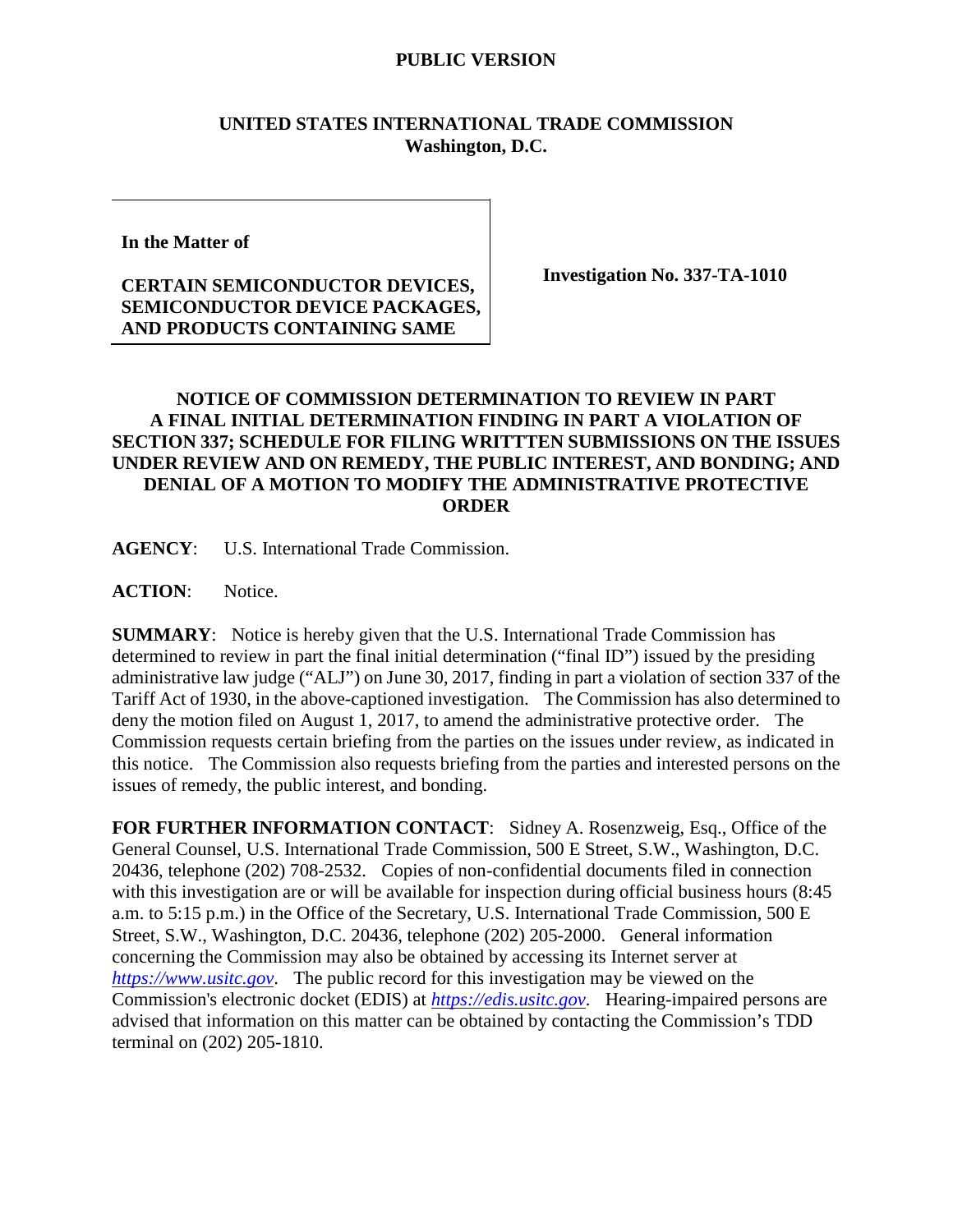**SUPPLEMENTARY INFORMATION**: The Commission instituted this investigation on June 24, 2016, based on a complaint filed on behalf of Tessera Technologies, Inc.; Tessera, Inc.; and Invensas Corporation, all of San Jose, California (collectively, "Tessera"). 81 *Fed. Reg.* 41344 (Jun. 24, 2016). The complaint alleged violations of section 337 of the Tariff Act of 1930, as amended, 19 U.S.C. § 1337, by reason of infringement of certain claims of U.S. Patent No. 6,856,007 ("the '007 patent"); U.S. Patent No. 6,849,946 ("the '946 patent"); and U.S. Patent No. 6,133,136 ("the '136 patent"). The complaint further alleged that a domestic industry exists. The Commission's notice of investigation named 24 respondents. Those respondents are Broadcom Limited of Singapore and Broadcom Corporation of Irvine, California (collectively, "Broadcom"), and 22 manufacturers and importers of products containing Broadcom's semiconductor devices: Avago Technologies Limited of Singapore, and Avago Technologies U.S. Inc. of San Jose, California (collectively, "Avago"); Arista Networks, Inc. of Santa Clara, California; ARRIS International plc, ARRIS Group, Inc., ARRIS Solutions, Inc., ARRIS Enterprises, and Pace Ltd., all of Suwanee, Georgia, as well as Pace Americas LLC and Pace USA LLC, both of Boca Raton, Florida, and ARRIS Technology, Inc. of Horsham, Pennsylvania (collectively, "ARRIS"); ASUSTek Computer, Inc. of Taipei, Taiwan, and ASUS Computer International of Fremont, California (collectively, "ASUS"); Comcast Cable Communications, LLC, Comcast Cable Communications Management, LLC, and Comcast Business Communications, LLC, each of Philadelphia, Pennsylvania (collectively, "Comcast"); HTC Corporation of Taoyuan, Taiwan and HTC America Inc. of Bellevue, Washington (collectively, "HTC"); NETGEAR, Inc. of San Jose, California; Technicolor S.A. of Issy-Les-Moulineaux, France, as well as Technicolor USA, Inc. and Technicolor Connected Home USA LLC, both of Indianapolis, Indiana (collectively, "Technicolor"). The Office of Unfair Import Investigations is not participating in the investigation.

On June 30, 2017, the presiding administrative law judge issued the final ID. The final ID finds a violation of section 337 as to claims 16, 17, 20, and 22 of the '946 patent. ID at 262. The final ID finds that for claims 1, 2, 11, 12, 16, 24-26, and 34 of the '136 patent, the claims are infringed and not invalid, but that the existence of a domestic industry was not shown. *Id.* at 262-63. For the '007 patent, the final ID finds that infringement was shown only as to claim 18, but that for all of the asserted claims (claims 13, 16, and 18), the claims are invalid, and a domestic industry was not shown. *Id.* at 263.

On July 17, 2017, Tessera and the respondents each filed a petition for Commission review of the ID. On July 25, 2017, each responded to the other's petition. In addition, Tessera, Broadcom, Comcast, Arista, ARRIS, ASUS, HTC, Netgear, and Technicolor each filed statements on the public interest. A number of public interest submissions were submitted by the public. In particular, the Commission received submissions from: Rep. Susan Brooks (R-IN); Rep. Tony Cardenas (D-CA); Rep. Darrell Issa (R-CA); Rep. Doug Lamborn (R-CO); Rep. Edward Royce (R-CA); Rep. Mimi Walters (R-CA); Rep. Rod Woodall (R-GA); Under Armour, Inc.; Sprint Spectrum LLC; Cable Television Laboratories, Inc.; Public Knowledge and the Open Technology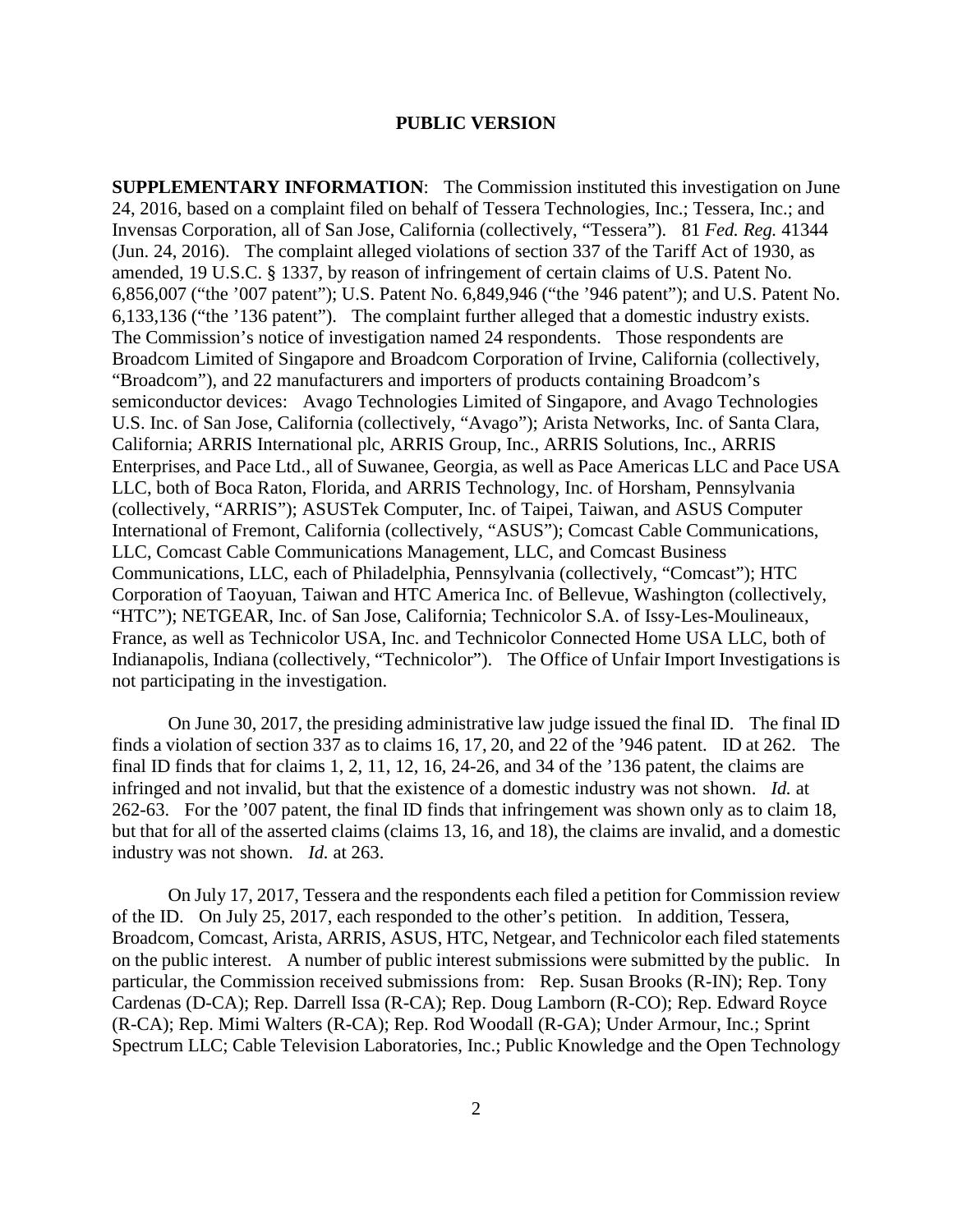Institute at New America; the Multimedia over Coax Alliance; the WiFi Alliance; and the Innovation Alliance.

On August 1, 2017, the respondents moved to modify the administrative protective order ("APO") issued in this investigation (Order No. 1 as modified by Order Nos. 38 and 42). The Commission has determined to deny that motion, and to deny the respondents' motion to file a reply. As the Commission recently reiterated, a supplier of confidential business information "may consent to the disclosure of their confidential business information to persons other than those qualified under the protective order to receive confidential business information.*" Certain Digital Video Receivers & Hardware & Software Components Thereof*, Inv. No. 337-TA-1001, Comm'n Order at 2 (June 30, 2017); *accord Certain Doxorubicin & Preparations Containing Same*, Inv. No. 337-TA-300, Comm'n Mem. Op., 1991 WL 788724, at \*6 (June 3, 1991). However, neither the supplier of information (here, International Business Machines Corporation), nor a party (here, the respondents) may seek to amend the APO to allow only carefully circumscribed usage of information in certain specified European patent proceedings. To modify the APO in this manner would require the Commission to police the use of information outside the scope of Commission proceedings, which would be unduly burdensome for the Commission and unfair to other tribunals whose proceedings may be governed by different laws and rules.

Having reviewed the record of the investigation, including the ALJ's orders and the final ID, as well as the parties' petitions and responses thereto, the Commission has determined to review the final ID in part.

As to the '007 patent, the Commission has determined as follows. The Commission has determined to review, and on review, to take no position on the economic prong of the domestic industry requirement, and infringement of claim 18. The Commission has determined not to review the remainder of the ID as to the '007 patent, including the ID's findings concerning anticipation by, or obviousness over, the prior art.

As to the '946 patent and '136 patent, the Commission has determined not to review the ID's findings concerning the level of skill in the art. The Commission has determined to review all other issues for the '946 patent and the '136 patent.

In connection with the Commission's review, the Commission will rely upon the issues and arguments presented in the parties' petitions and responses thereto. The Commission notes that "[a]ny issue not raised in a petition for review will be deemed to have been abandoned by the petitioning party and may be disregarded by the Commission in reviewing the initial determination." 19 CFR 210.43(b)(2).

The parties are asked to provide additional briefing on the following issues, with reference to the applicable law and the existing evidentiary record. For each argument presented, the parties' submissions should set forth whether and/or how that argument was presented and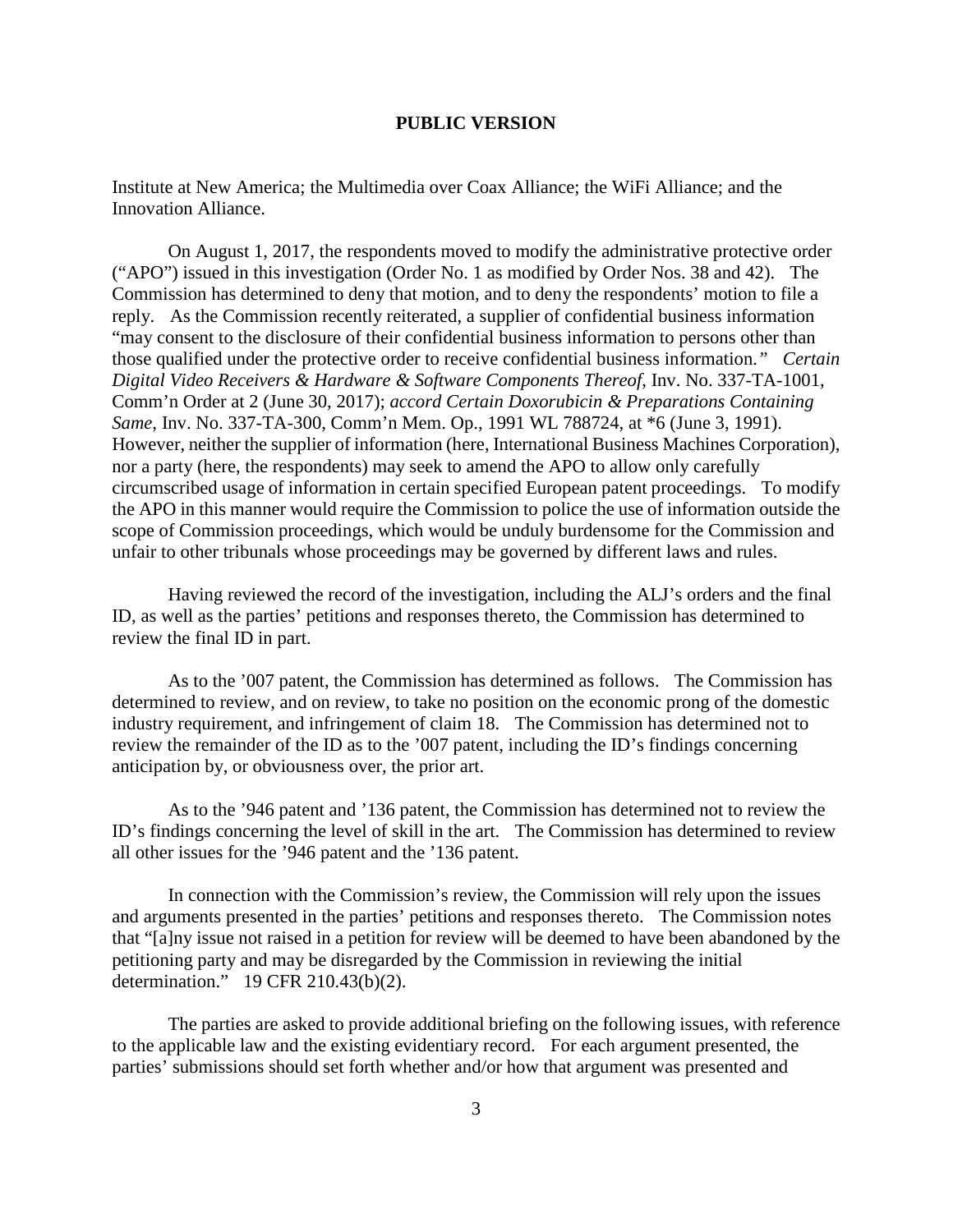preserved in the proceedings before the ALJ, in conformity with the ALJ's Ground Rules (Order No. 2), with citations to the record.

- a. For the '946 patent, with regard to the construction of "trench(es)":
	- i. Please explain the meaning of the claim term "trench(es)" to persons skilled in the art in view of the intrinsic evidence of the '946 patent. In the context of the '946 patent, does the claim term "trench(es)" describe a specific shape-related property, such as elongated? Please discuss the relevance, if any, of *Lexington Luminance LLC v. Amazon.com Inc.*, 601 Fed. App'x 963, 970-71 (Fed. Cir. 2015), and any other cases believed to be relevant to understanding the meaning of "trench(es)" to a skilled artisan for the '946 patent.
	- ii. Please explain the relevance, if any, of the definition of "trench" in the Applied Materials Glossary as a "groove etched in a wafer to be used as part of a device structure." Applied Materials Glossary, <http://www.appliedmaterials.com/resources/glossary> (last visited Sept. 26, 2017). Is this meaning consistent with the '946 patent claims, specification, and prosecution history as understood by skilled artisans?
	- iii. If the Commission were to construe "trench" as "a long, narrow ditch," or as a "groove etched in a wafer to be used as part of a device structure," please explain whether any accused products or domestic industry products (and if so, specifically identify which) literally infringe or practice the asserted claims, and why. Under those same constructions, please explain whether any accused products or domestic industry products (and if so, specifically identify which), infringe or practice the asserted claims under the doctrine of equivalents, and why.

b. With regard to the ALJ's decision to allow Tessera to rely upon GDS files to demonstrate infringement of the '946 patent, please explain how, if at all, the respondents were prejudiced by that decision. Please identify the evidence or arguments proffered in proceedings before the ALJ or in their petition for Commission review by the respondents in support of that alleged prejudice.

c. For the '946 patent, in connection with the IBM PowerPC 750, please explain: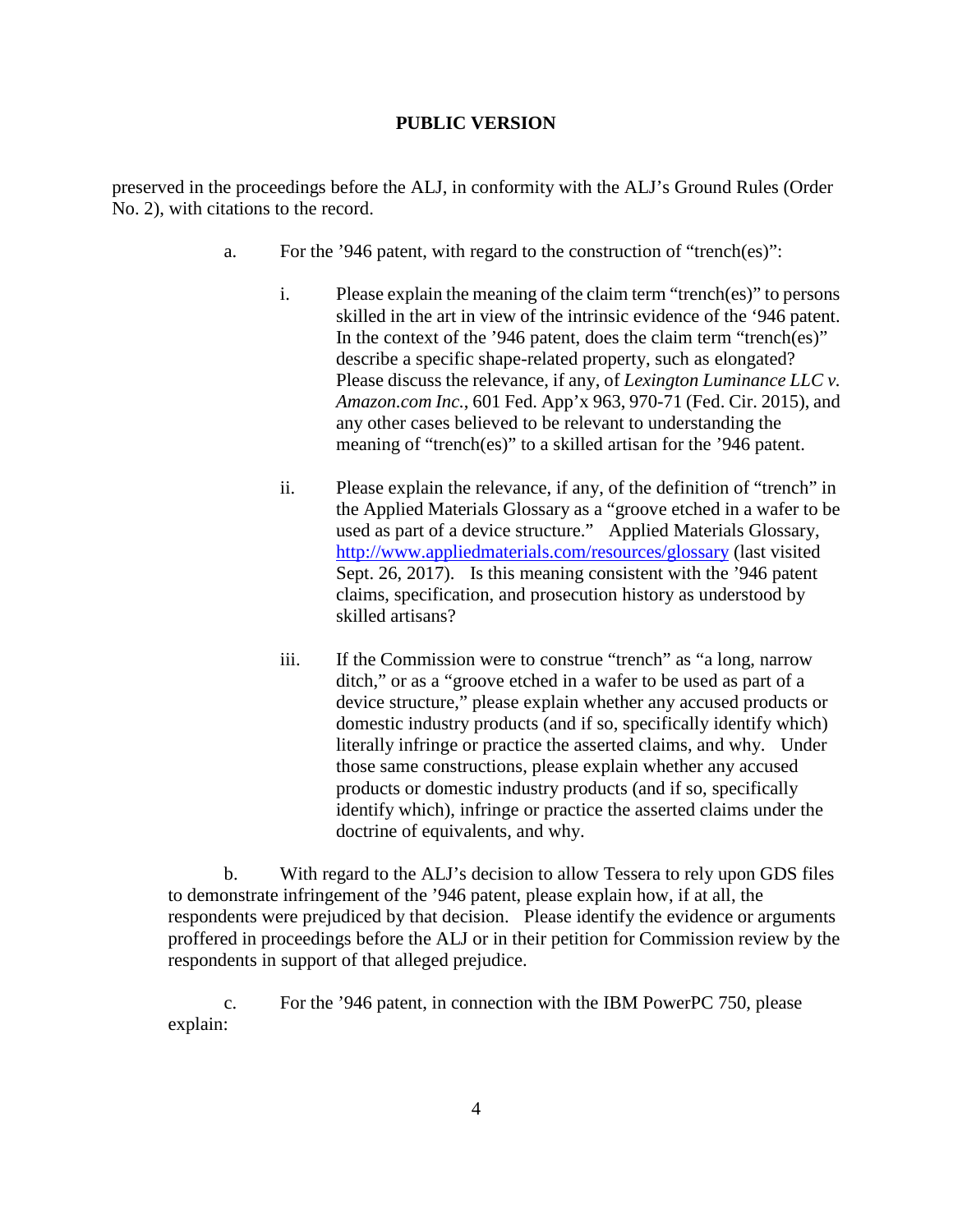- i. The relevance, if any, of the die markings on the chips examined in the ICE report (RX-668) and the SI Report (RX-0499C).
- ii. Whether the IBM PowerPC 750 anticipates the asserted dependent claims under the ID's construction of "trench."
- d. With regard to the exhaustion issue for the '946 patent:
	- i. Please explain whether the accused features (including dummy trenches and dummy conductors) were part of a design supplied by Broadcom to **[CBI REDACTED]** or were added by **[CBI REDACTED]** itself, and the resulting implications for the Commission's analysis of **[CBI REDACTED]** in ¶ 14 of JX-501C. If the accused features (including dummy trenches and dummy conductors) were part of a design supplied by Broadcom to **[CBI REDACTED]**, please also explain whether such features were inserted into the design with **[CBI REDACTED]** in ¶ 14 of JX-501C.
	- ii. Please discuss the relevant law of exhaustion and first sale as it applies to the relationship between a fabless semiconductor company (Broadcom) and a fabricator **[CBI REDACTED]** who manufactures the fabless company's own chips. Please address the specific provisions of the pertinent agreement, and the relationship between those provisions and the law of exhaustion and first sale. Please also discuss the relevance, if any, the Federal Circuit decision in *Medicines Company v. Hospira, Inc.*, 827 F.3d 1363, 1373-74 (Fed. Cir. 2016) (en banc) concerning commercial sales, and any related cases. Please address the specific provisions of the pertinent agreement or agreements alleged to give rise to exhaustion, and the relationship between those provisions and the law of exhaustion and first sale.

e. With regard to infringement of the '136 patent, please explain whether Broadcom or its fabricators produced documentary evidence that demonstrates the cross-sectional structure of the accused interconnect structures in all of the accused products, including the locations of the layer of copper, barrier layer, layer of AlCu, and pad-limiting layer of claim 1 and the layer of copper, layer of isolation, barrier layer, layer of AlCu, and pad limiting layer of claim 11. To the extent that such evidence does not exist in this field of technology, please explain. To the extent that it does exist and was not produced, please explain. To the extent that it does exist and is part of the record of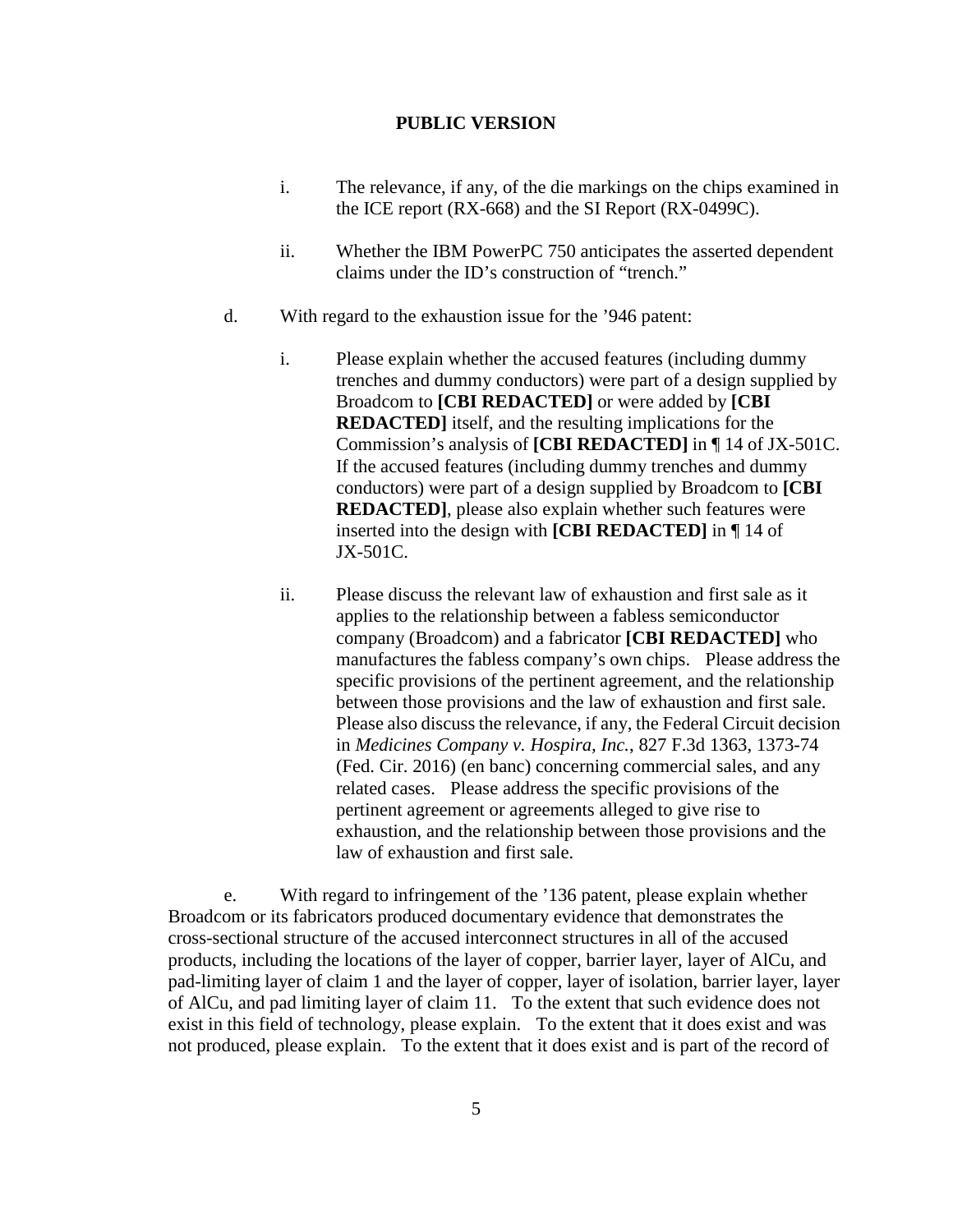this investigation, please explain its pertinence, if any, to the ID's findings concerning infringement.

f. For the '136 patent, please explain whether each of the asserted claims is obvious over Crostini claim 1, under the relevant law for double patenting, if the Commission finds that "the claimed structure solder 38 is formed directly atop the AI contact" statement constitutes clear prosecution disavowal.

- g. With regard to the exhaustion issue for the '136 patent:
	- i. Please explain whether, on or before May 23, 2016 (the date the complaint was filed in the instant Commission investigation), the party alleged to be licensed to the '136 patent was an **[CBI REDACTED]** as defined in section 5 of CX-943C (TSRA1010-00004931).
	- ii. Please discuss the relevant law of exhaustion and first sale as it applies to the relationship between a fabless semiconductor company (Broadcom) and a company **[CBI REDACTED]** who provides outsourced semiconductor assembly and testing for the fabless company's own chips. Please also discuss the relevance, if any, the Federal Circuit decision in *Medicines Company v. Hospira, Inc.*, 827 F.3d 1363, 1373-74 (Fed. Cir. 2016) (en banc) concerning commercial sales, and any related cases. Please address the specific provisions of the pertinent agreement or agreements alleged to give rise to exhaustion, and the relationship between those provisions and the law of exhaustion and first sale.

In connection with the final disposition of this investigation, the Commission may (1) issue an order that could result in the exclusion of the subject articles from entry into the United States, and/or (2) issue one or more cease and desist orders that could result in the respondent(s) being required to cease and desist from engaging in unfair acts in the importation and sale of such articles. Accordingly, the Commission is interested in receiving written submissions that address the form of remedy, if any, that should be ordered. If a party seeks exclusion of an article from entry into the United States for purposes other than entry for consumption, the party should so indicate and provide information establishing that activities involving other types of entry either are adversely affecting it or likely to do so. For background, see *Certain Devices for Connecting Computers via Telephone Lines*, Inv. No. 337-TA-360, USITC Pub. No. 2843, Comm'n Op. (December 1994).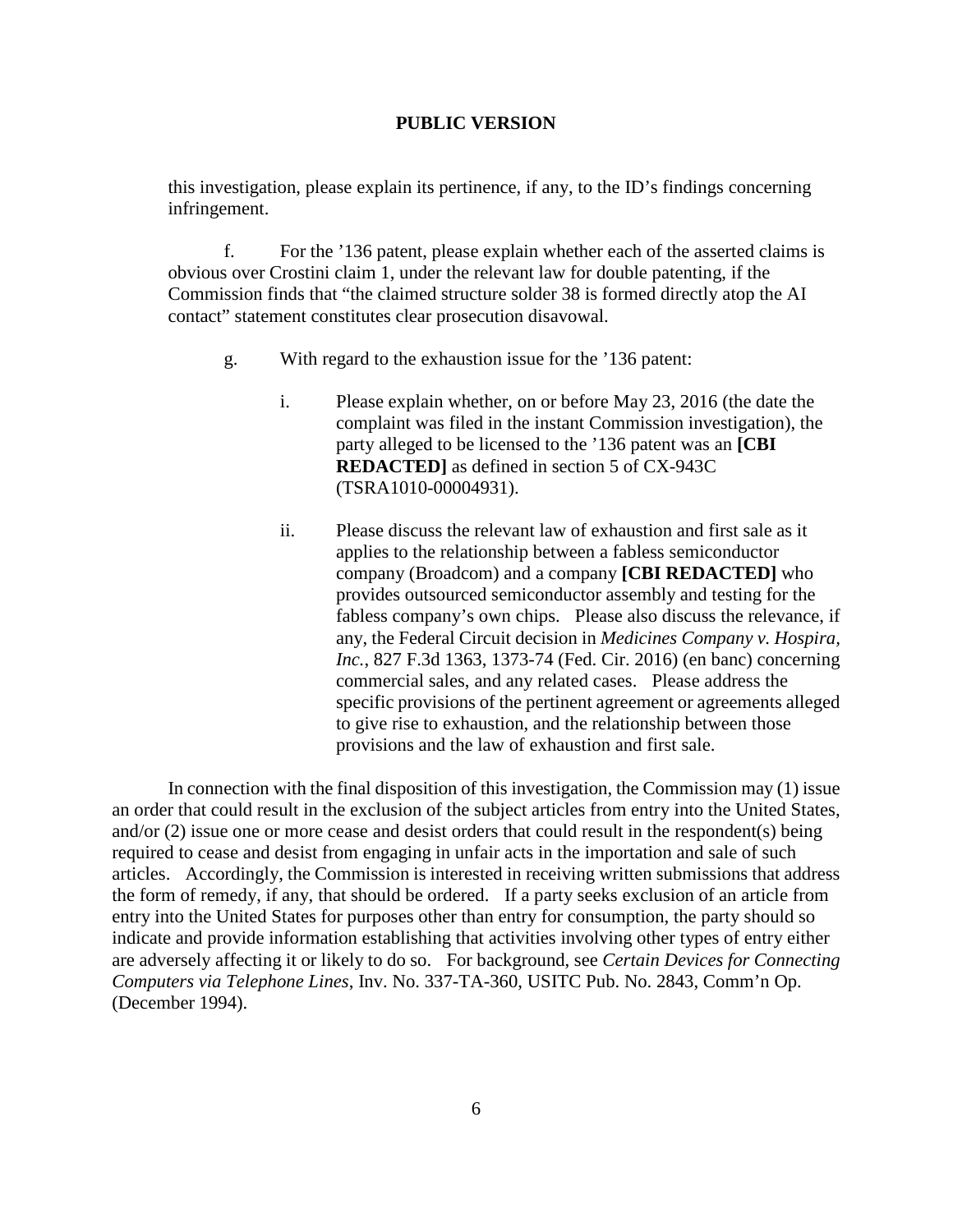If the Commission contemplates some form of remedy, it must consider the effects of that remedy upon the public interest. The factors the Commission will consider include the effect that an exclusion order and/or cease and desist orders would have on (1) the public health and welfare, (2) competitive conditions in the U.S. economy, (3) U.S. production of articles that are like or directly competitive with those that are subject to investigation, and (4) U.S. consumers. The Commission is therefore interested in receiving written submissions that address the aforementioned public interest factors in the context of this investigation. Public interest submissions should be mindful of the ALJ's statement that the "parties have made no effort in their briefing to classify the 2,800 accused products in a way that would rationalize different treatment for different categories of products." ID at 258. The Commission wishes to develop the record, as to, *inter alia*, the following issues:

(1) Which specific products of the respondents most directly implicate the Commission's public interest factors? *See* 19 U.S.C. 1337(d)(1), (f)(1) ("the public health and welfare, competitive conditions in the United States economy, the production of like or directly competitive articles in the United States, and United States consumers").

(2) How are the Commission's public interest factors implicated on a patent-claim-by-patent-claim basis for the asserted claims of the '946 patent and the '136 patent?

(3) How, if at all, may public interest concerns be accommodated by the tailoring of any remedial orders, including delaying the implementation of any Commission remedial orders as to specific products for a specific period of time?

Any person asserting that the public interest should be accommodated by tailoring any Commission remedial order as to a subset of the accused products (*e.g.*, to delay implementation of a Commission remedial order as to specific accused products) shall append to its submission one or more declarations in support of those facts in compliance with 28 U.S.C. 1746. Each declaration shall be made on personal knowledge, and shall show affirmatively that the declarant is competent to testify to the matters stated therein. Sworn or certified copies of all papers or parts thereof referred to in a declaration shall be attached thereto or served therewith.

If the Commission orders some form of remedy, the U.S. Trade Representative, as delegated by the President, has 60 days to approve or disapprove the Commission's action. *See*  Presidential Memorandum of July 21, 2005, 70 FR 43251 (July 26, 2005). During this period, the subject articles would be entitled to enter the United States under bond, in an amount determined by the Commission. The Commission is therefore interested in receiving submissions concerning the amount of the bond that should be imposed if a remedy is ordered.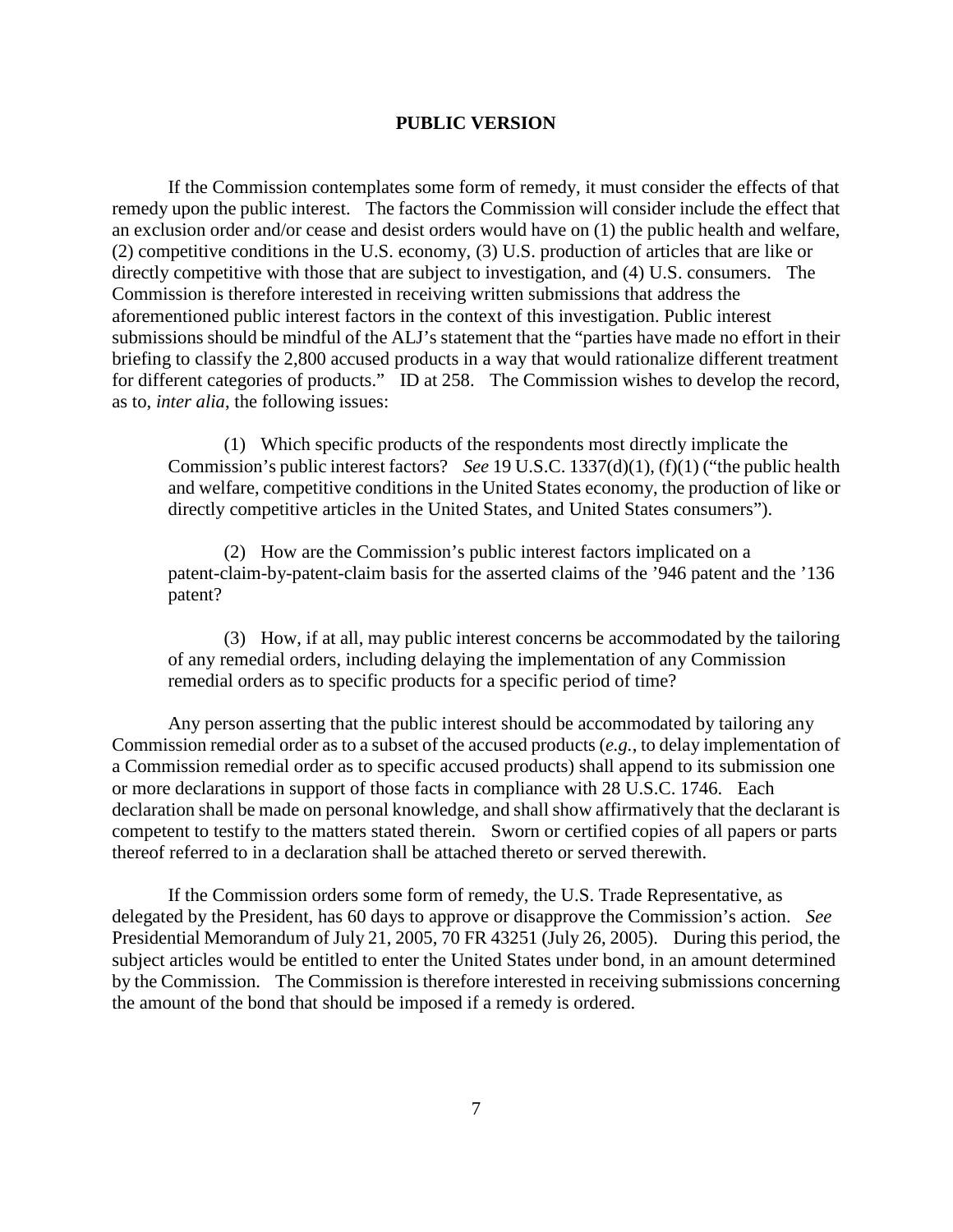**WRITTEN SUBMISSIONS**:The parties to the investigation are requested to file written submissions on the issues under review. Parties to the investigation, interested government agencies, and any other interested parties are encouraged to file written submissions on the issues of remedy, the public interest, and bonding. Such submissions should address the recommended determination by the ALJ on remedy and bonding.

The parties' submissions on the issues under review should not exceed 60 pages per side. Reply submissions on the issues under review should not exceed 40 pages per side. The respondents may allocate the page limits for the issues under review amongst themselves as they see fit. The page limits above are exclusive to exhibits, but parties are not to circumvent the page limits by incorporating material by reference from the exhibits or from the record.

The parties' opening and reply submissions on the issues of remedy, the public interest and bonding are to be filed separately from the submissions on the issues under review and are not governed by the page limitations recited above. The complainants' opening submission on the issues of remedy, the public interest and bonding is to include proposed remedial orders for the Commission's consideration; the date that the asserted patents expire; the HTSUS numbers under which the accused products are imported; and the names of known importers of the products at issue in this investigation.

Written submissions by the parties and the public must be filed no later than close of business on Friday, October 13, 2017. Reply submissions by the parties and the public must be filed no later than the close of business on Monday, October 23, 2017. No further submissions will be permitted unless otherwise ordered by the Commission.

Persons filing written submissions must file the original document electronically on or before the deadlines stated above and submit 8 true paper copies to the Office of the Secretary by noon the next day pursuant to section 210.4(f) of the Commission's Rules of Practice and Procedure (19 CFR 210.4(f)). Submissions should refer to the investigation number ("Inv. No. 337-TA-1010") in a prominent place on the cover page and/or the first page. (*See* Handbook for Electronic Filing Procedures, [https://www.usitc.gov/secretary/](https://www.usitc.gov/secretary) fed\_reg\_notices/ rules/ handbook on electronic filing.pdf). Persons with questions regarding filing should contact the Secretary (202-205-2000).

Any person desiring to submit a document to the Commission in confidence must request confidential treatment. All such requests should be directed to the Secretary to the Commission and must include a full statement of the reasons why the Commission should grant such treatment. *See* 19 CFR 201.6. Documents for which confidential treatment by the Commission is properly sought will be treated accordingly. All information, including confidential business information and documents for which confidential treatment is properly sought, submitted to the Commission for purposes of this Investigation may be disclosed to and used: (i) by the Commission, its employees and Offices, and contract personnel (a) for developing or maintaining the records of